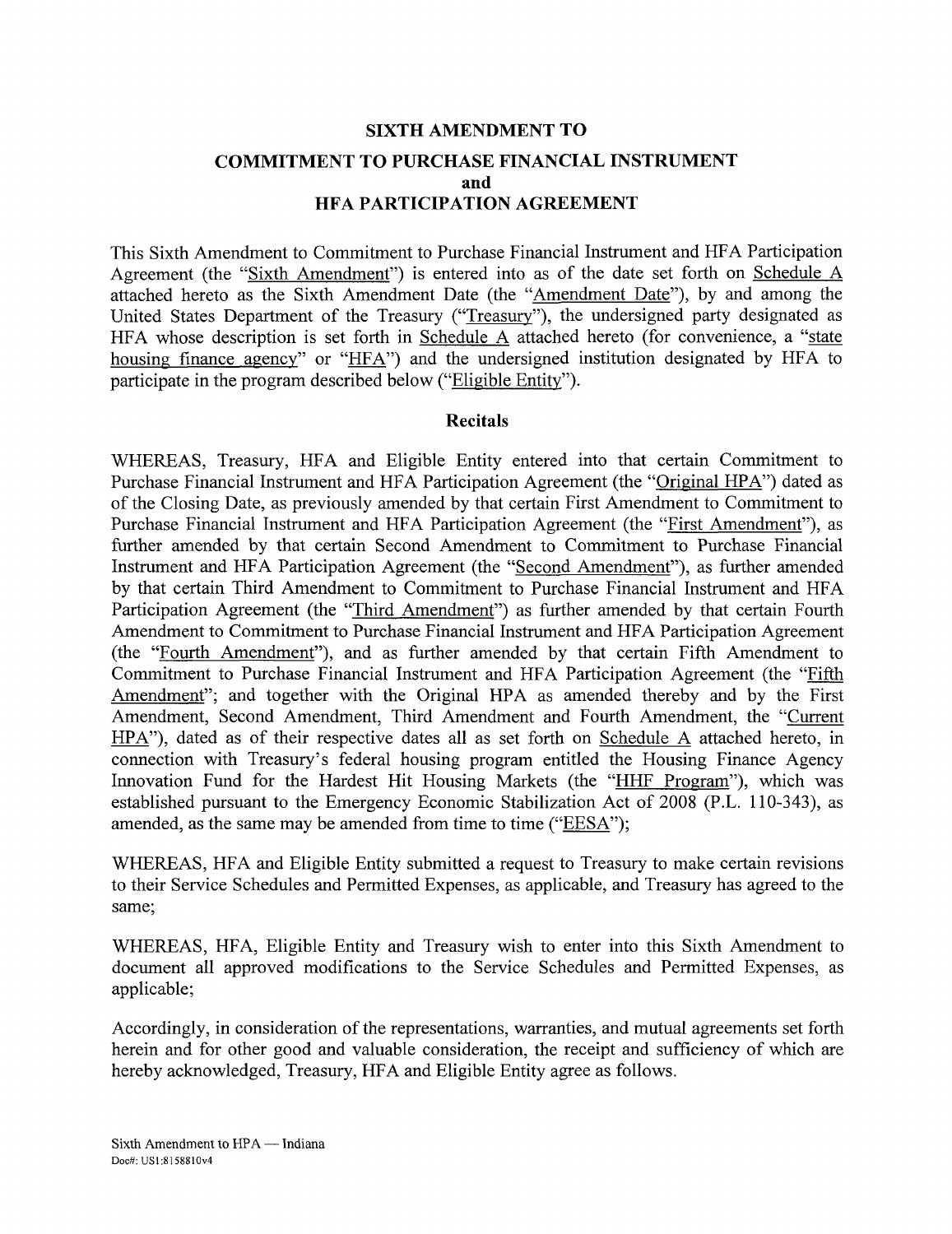#### **Agreement**

#### 1. **Amendments**

A. Definitions. All references in the Current HPA to the "Agreement" shall mean the Current HPA, as further amended by this Sixth Amendment; and all references in the Current HPA to Schedules A or B shall mean the Schedules A or B attached to this Sixth Amendment. All references herein to the "HPA" shall mean the Current HPA, as further amended by this Sixth Amendment.

B. Schedule A. Schedule A attached to the Current HPA is hereby deleted in its entirety and replaced with Schedule A attached to this Sixth Amendment.

C. Schedule B. Schedule B attached to the Current HPA is hereby deleted in its entirety and replaced with Schedule B attached to this Sixth Amendment.

D. Schedule C. Schedule C attached to the Current HPA is hereby deleted in its entirety and replaced with Schedule C attached to this Sixth Amendment.

#### $2.$ **Representations, Warranties and Covenants**

A. HFA and Eligible Entity. HFA and Eligible Entity, each for itself, make the following representations, warranties and covenants to Treasury and the truth and accuracy of such representations and warranties and compliance with and performance of such covenants are continuing obligations of HFA and Eligible Entity, each as to itself. In the event that any of the representations or warranties made herein cease to be true and correct or HFA or Eligible Entity breaches any of its covenants made herein, HFA or Eligible Entity, as the case may be, agrees to notify Treasury immediately and the same shall constitute an Event of Default under the HPA.

(1) HFA and Eligible Entity each hereby certifies, represents and warrants as of the date hereof that each of the representations and warranties of HFA or Eligible Entity, as applicable, contained in the HPA are true, correct, accurate and complete in all material respects as of the date hereof. All covenants of HFA or Eligible Entity, as applicable, contained in the HPA shall remain in full force and effect and neither HFA, nor Eligible Entity is in breach of any such covenant.

(2) Eligible Entity has the full corporate power and authority to enter into, execute, and deliver this Sixth Amendment and any other closing documentation delivered to Treasury in connection with this Sixth Amendment, and to perform its obligations hereunder and thereunder.

(3) HFA has the full legal power and authority to enter into, execute, and deliver this Sixth Amendment and any other closing documentation delivered to Treasury in connection with this Sixth Amendment, and to perform its obligations hereunder and thereunder.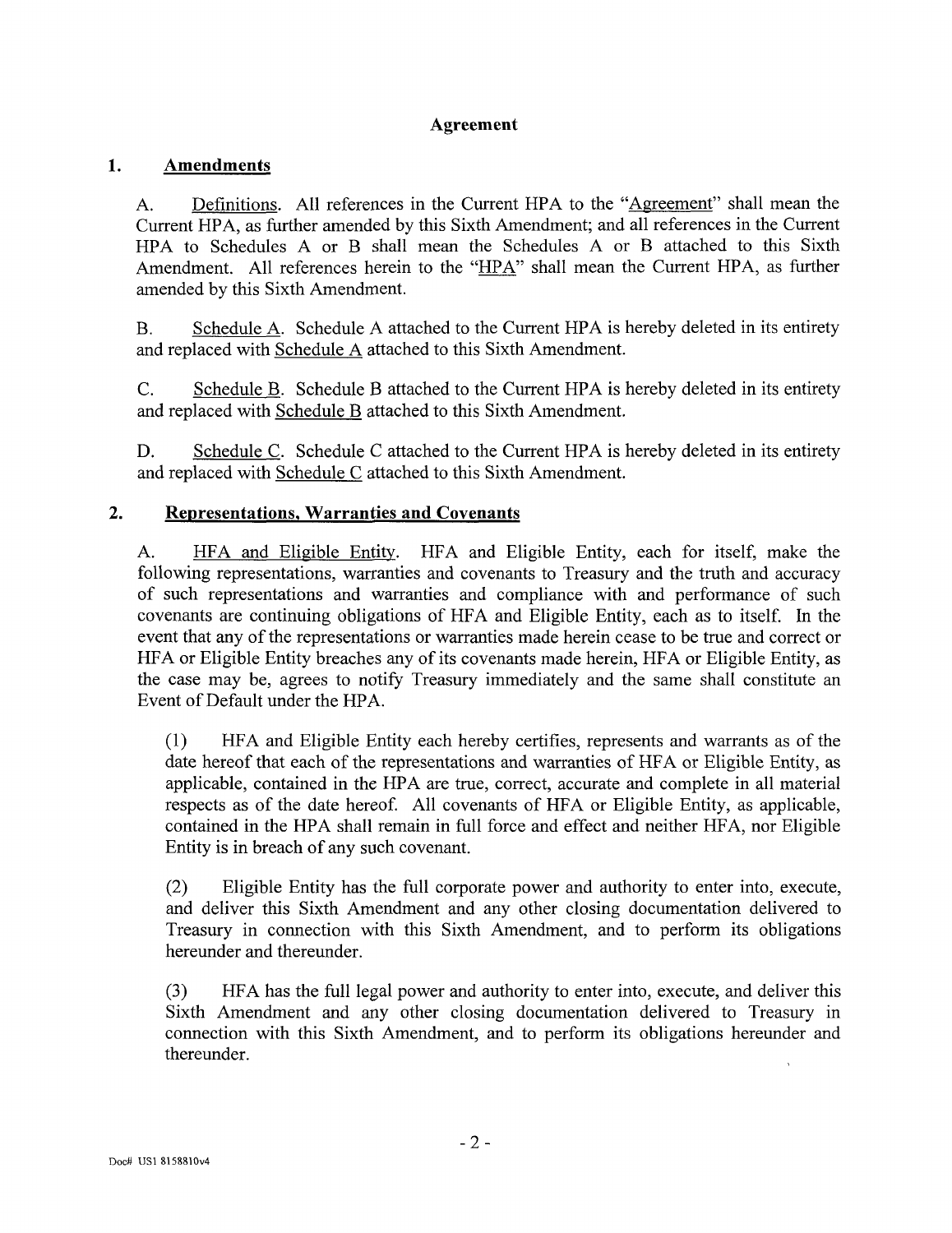#### $3<sub>1</sub>$ **Miscellaneous**

A. The recitals set forth at the beginning of this Sixth Amendment are true and accurate and are incorporated herein by this reference.

B. Capitalized terms used but not defined herein shall have the meanings ascribed to them in the HPA.

C. Any provision of the HPA that is determined to be prohibited or unenforceable in any jurisdiction shall, as to such jurisdiction, be ineffective to the extent of such prohibition or unenforceability without invalidating the remaining provisions of the HPA, and no such prohibition or unenforceability in any jurisdiction shall invalidate such provision in any other jurisdiction.

D. This Sixth Amendment may be executed in two or more counterparts (and by different parties on separate counterparts), each of which shall be deemed an original, but all of which together shall constitute one and the same instrument. Facsimile or electronic copies of this Sixth Amendment shall be treated as originals for all purposes.

#### [SIGNATURE PAGE FOLLOWS; REMAINDER OF PAGE INTENTIONALLY LEFT BLANK]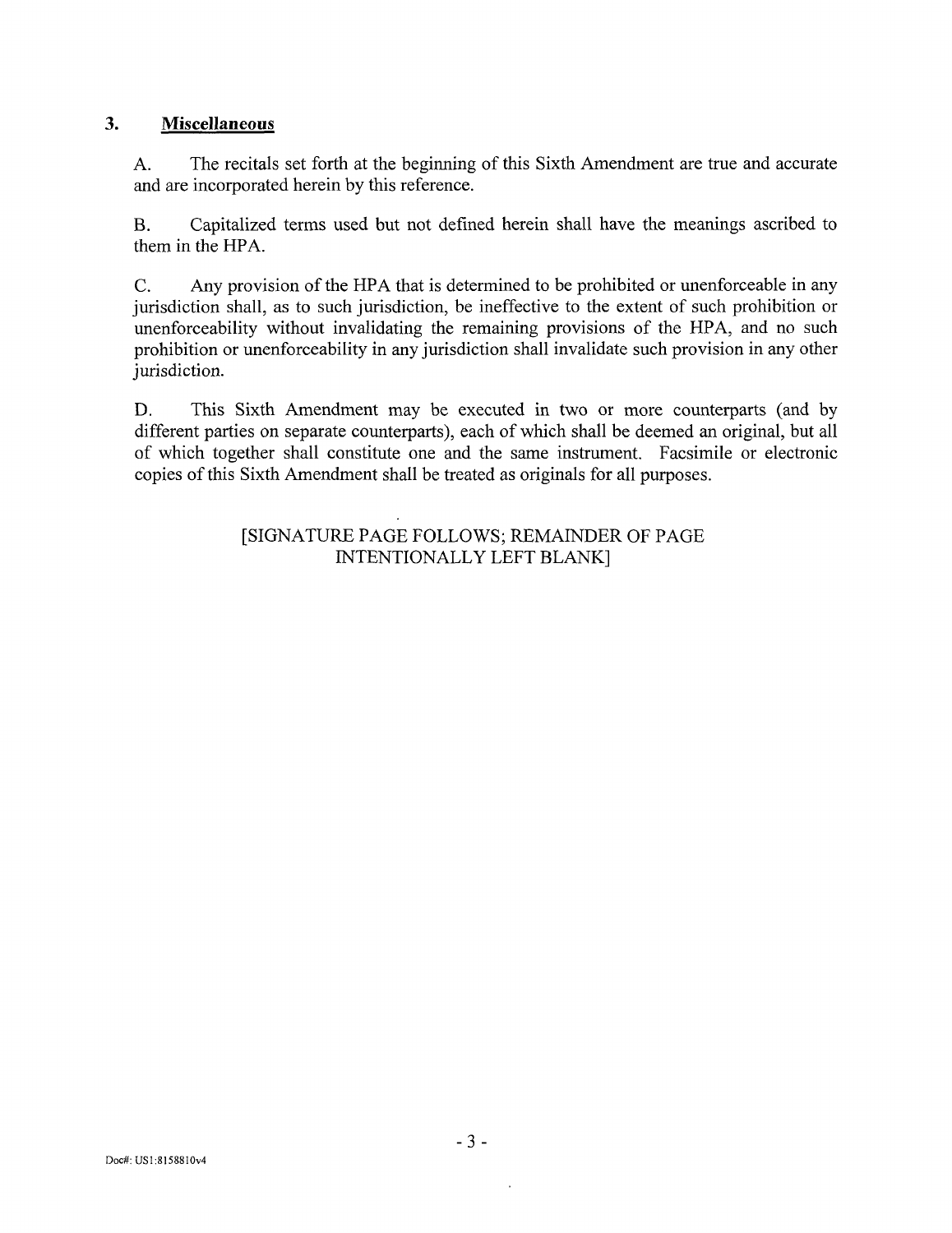**In Witness Whereof,** HFA, Eligible Entity and Treasury by their duly authorized officials hereby execute and deliver this Sixth Amendment to Commitment to Purchase Financial Instrument and HFA Participation Agreement as of the Amendment Date.

#### **HFA:** TREASURY:

# DEVELOPMENT AUTHORITY

INDIANA HOUSING AND COMMUNITY UNITED STATES DEPARTMENT OF THE DEVELOPMENT AUTHORITY TREASURY

By:  $\frac{|S|}{|S|}$  J. Jacob Sipe By: Name: J. Jacob Sipe<br>
Title: Interim Executive Director<br>
Title: Assistant Secretary for Title: Interim Executive Director

Financial Stability

#### **ELIGIBLE ENTITY:**

INDIANA HOUSING AND COMMUNITY DEVELOPMENT AUTHORITY

By: <u>/s/ J. Jacob Sipe</u> Name: J. Jacob Sipe Title: Interim Executive Director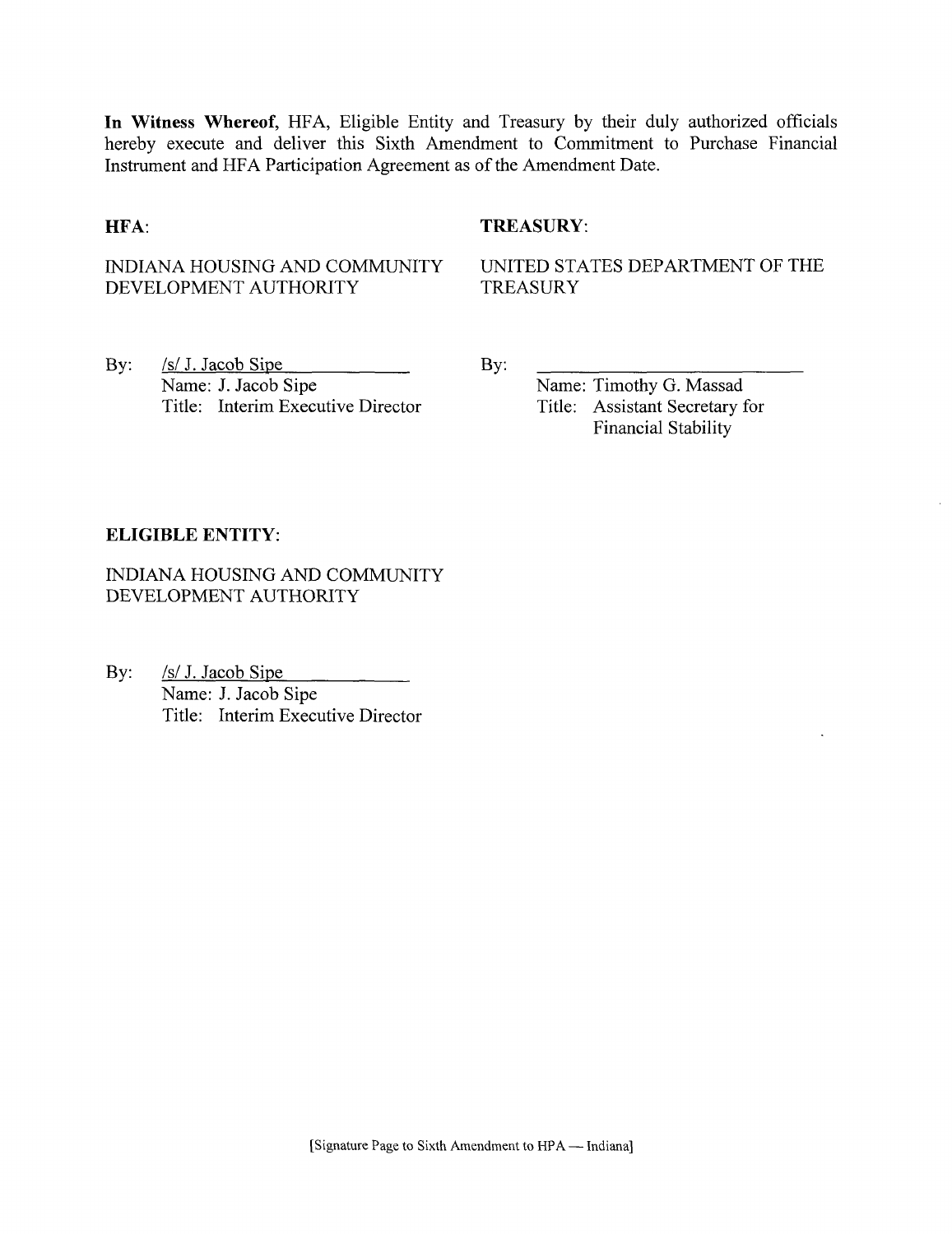**In Witness Whereof,** HFA, Eligible Entity and Treasury by their duly authorized officials hereby execute and deliver this Sixth Amendment to Commitment to Purchase Financial Instrument and HFA Participation Agreement as of the Amendment Date.

#### **HFA:** TREASURY:

DEVELOPMENT AUTHORITY

Name: J. Jacob Sipe Name: Timothy G. Massad<br>Title: Interim Executive Director Title: Assistant Secretary for Title: Interim Executive Director

INDIANA HOUSING AND COMMUNITY UNITED STATES DEPARTMENT OF THE

By: <u>By:</u> By:  $/M_1$  /  $CM_2$ 

Financial Stability

#### **ELIGIBLE ENTITY:**

INDIANA HOUSING AND COMMUNITY DEVELOPMENT AUTHORITY

By:

Name: J. Jacob Sipe Title: Interim Executive Director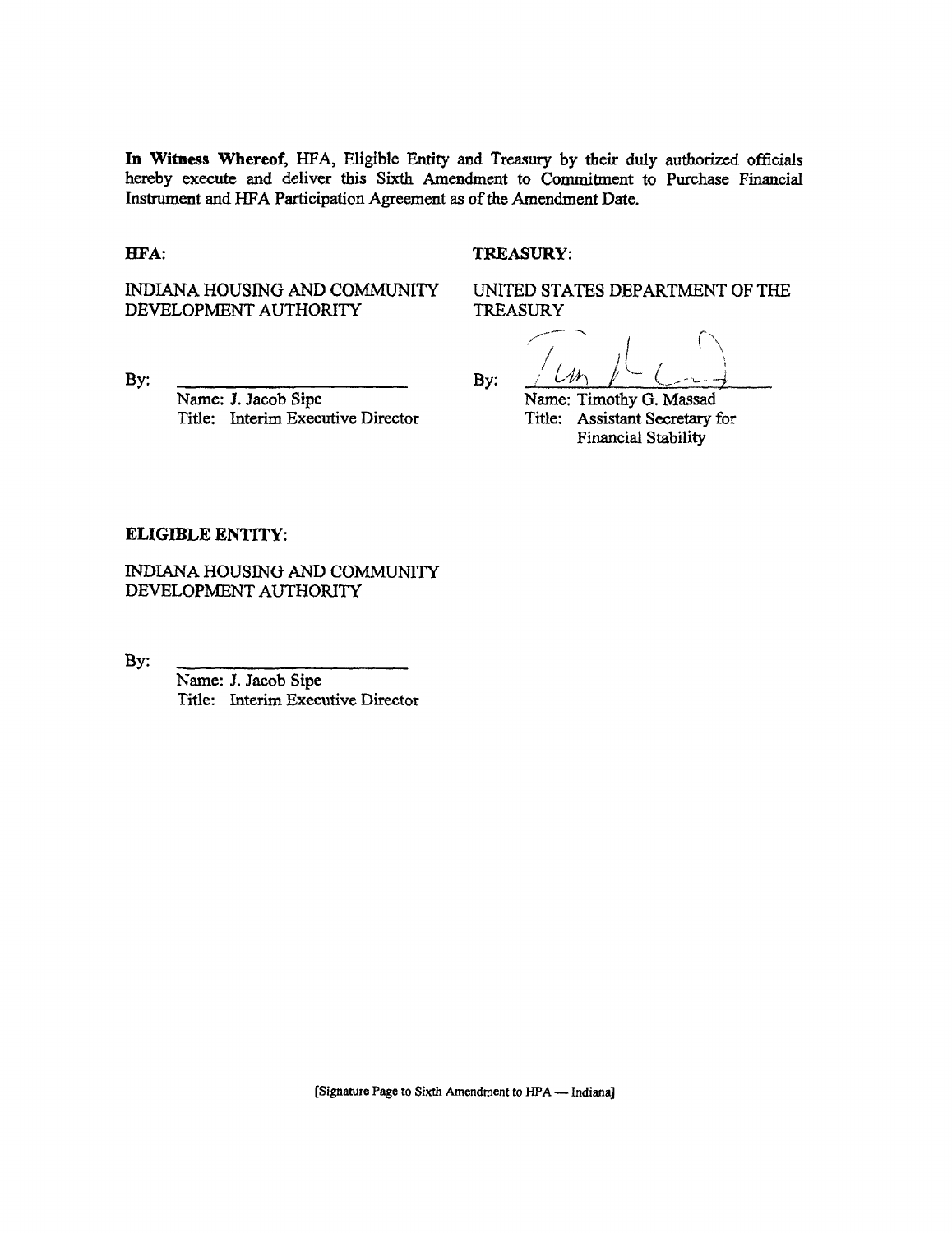### **EXHIBITS AND SCHEDULES**

 $\label{eq:2.1} \mathcal{L}(\mathcal{L}^{\text{max}}_{\mathcal{L}}(\mathcal{L}^{\text{max}}_{\mathcal{L}}),\mathcal{L}^{\text{max}}_{\mathcal{L}}(\mathcal{L}^{\text{max}}_{\mathcal{L}}))$ 

Schedule A Basic Information<br>Schedule B Service Schedules

 $\sim 10^7$ 

Schedule B Service Schedules<br>Schedule C Permitted Expense Permitted Expenses

 $\mathcal{L}^{\text{max}}_{\text{max}}$  , where  $\mathcal{L}^{\text{max}}_{\text{max}}$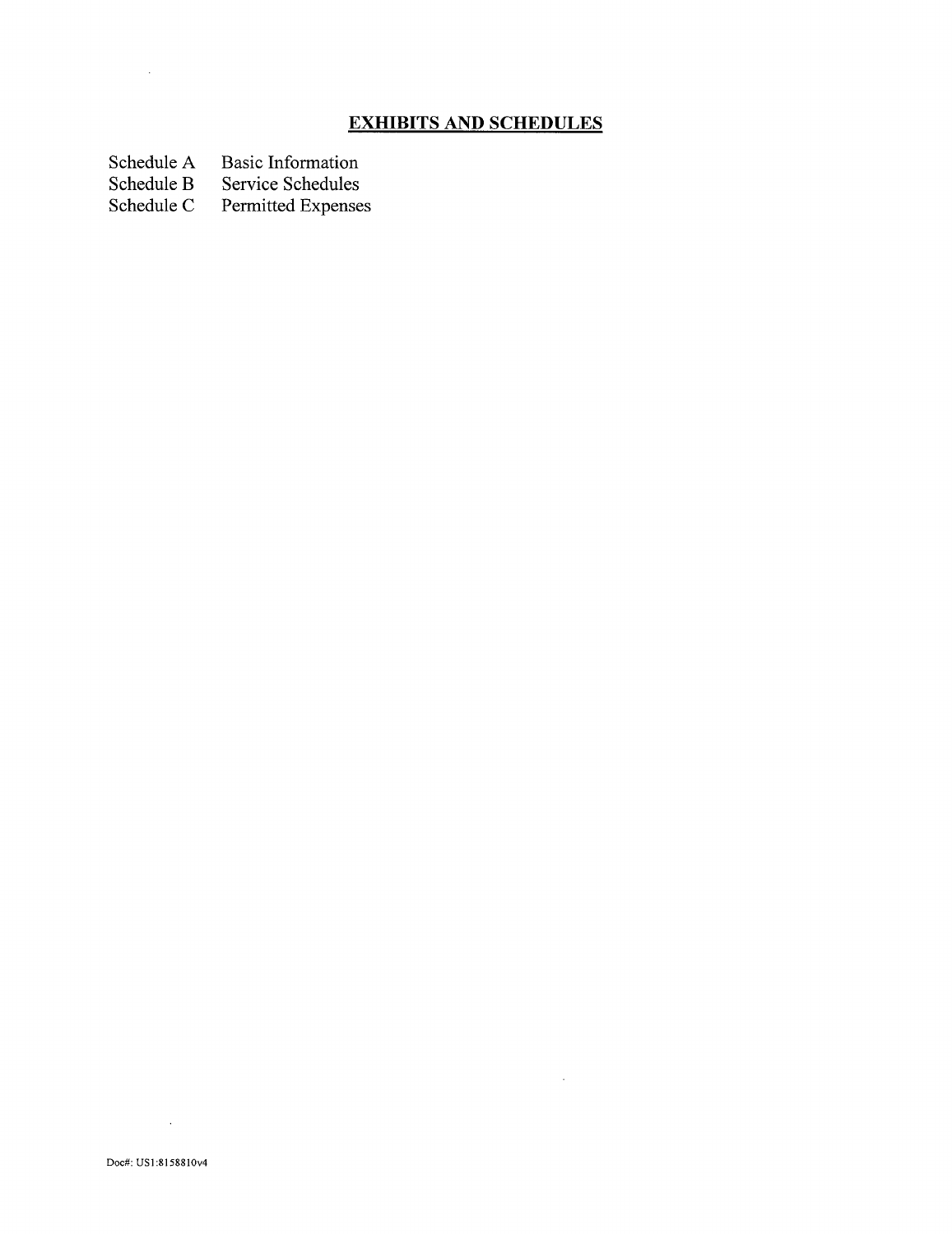#### **SCHEDULE A**

#### **BASIC INFORMATION**

| Eligible Entity Information:            |                                                                                            |
|-----------------------------------------|--------------------------------------------------------------------------------------------|
| Name of the Eligible Entity:            | Indiana Housing and Community<br>Development Authority <sup>1</sup>                        |
| Corporate or other organizational form: | body corporate and politic, established and<br>existing under Indiana Code 5-20-1 et. seq. |
| Jurisdiction of organization:           | Indiana                                                                                    |
| Notice Information:                     |                                                                                            |
|                                         |                                                                                            |
| HFA Information:                        |                                                                                            |
| Name of HFA:                            | Indiana Housing and Community<br>Development Authority <sup>1</sup>                        |
| Organizational form:                    | body corporate and politic, established and<br>existing under Indiana Code 5-20-1 et. seq. |
| Date of Application:                    | September 1, 2010                                                                          |
| Date of Action Plan:                    | September 1, 2010                                                                          |

<sup>1</sup> References in the Agreement to the term "HFA" shall mean the Indiana Housing and Community Development Authority ("IHCDA") in its capacity as HFA as such term is used in the Agreement; and references in the Agreement to the term "Eligible Entity" shall mean IHCDA, in its capacity as Eligible Entity as such term is used in the Agreement.

Notwithstanding anything to the contrary in the Agreement, (A) for purposes of Section 4(G) thereof, (i) annual audited financial statements shall be due no later than one hundred eighty (180) days after the end of IHCDA's fiscal year, and (ii) quarterly financial statements shall be due no later than forty-five (45) days after the end of each quarter commencing with the first full quarter ending after the Effective Date; provided that for any quarter IHCDA does not prepare unaudited financial statements for its internal use, or to be sent to a third party, such quarterly unaudited financial statement shall not be required and instead IHCDA shall provide to Treasury, no later than fortyfive (45) days after the end of each quarter commencing with the first full quarter ending after the Effective Date, summary expenses by category [e.g., in-take partners, IHCDA specific expenses (e.g. salaries)], and last business day of the quarter's Depository Account bank statement, which information will allow Treasury to review and confirm the funds used for the Services and Permitted Expenses; (B) for purposes of Section 7 thereof, the powers and authority of IHCDA shall be governed by and construed in accordance with the laws of the State of Indiana; and (C) for the purposes of Sections  $2(C)(1)$  and  $6(A)(2)$  thereof, references to the term "instrumentality" shall mean "body corporate and politic".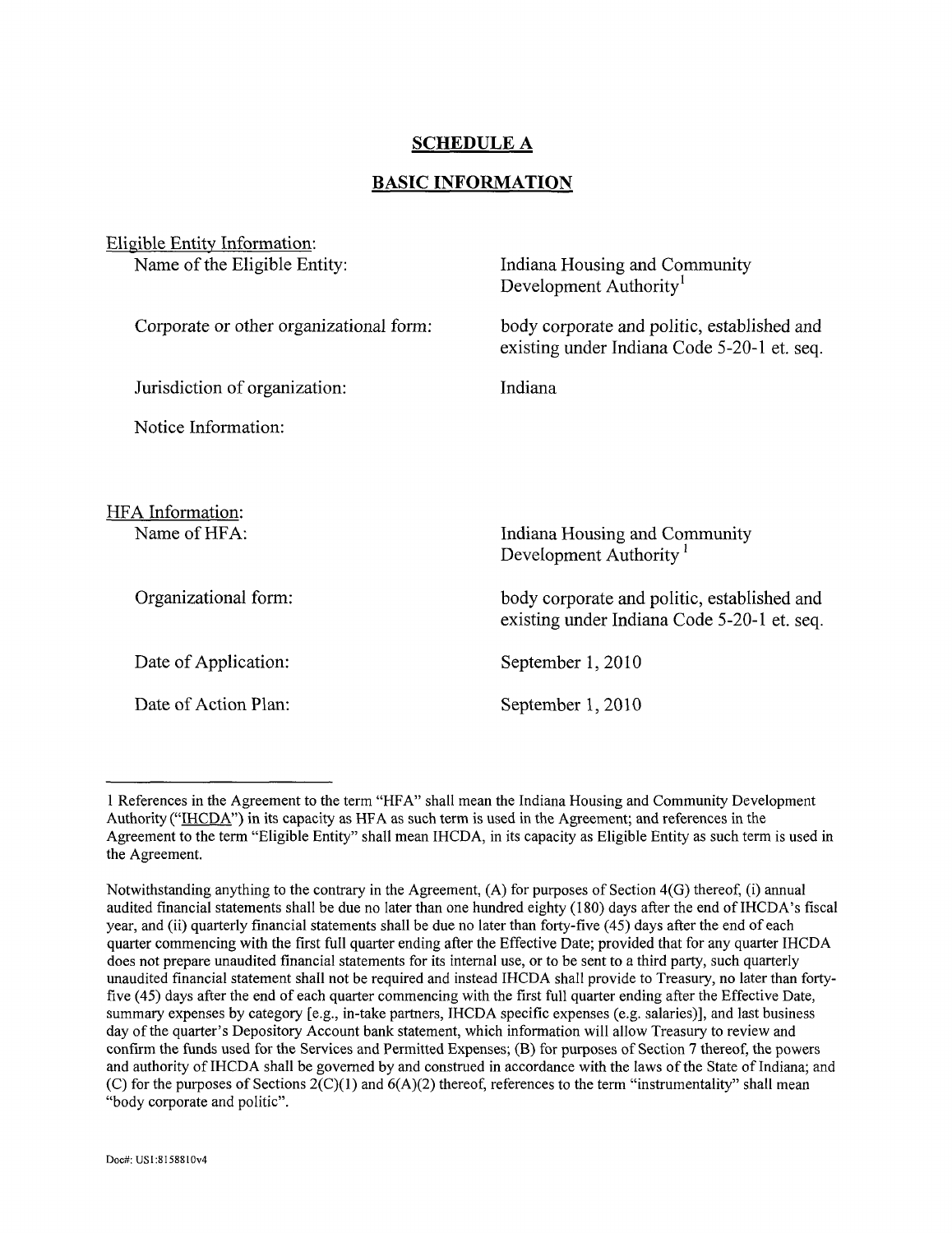| Notice Information:                                                          | Same as notice information for Eligible<br>Entity.                                                                                                     |
|------------------------------------------------------------------------------|--------------------------------------------------------------------------------------------------------------------------------------------------------|
| Program Participation Cap:                                                   | \$221,694,139.00                                                                                                                                       |
| Portion of Program Participation Cap<br>Representing Original HHF Funds:     | N/A                                                                                                                                                    |
| Portion of Program Participation Cap<br>Representing Unemployment HHF Funds: | \$82,762,859.00                                                                                                                                        |
| Permitted Expenses:                                                          | \$30,313,760.00                                                                                                                                        |
| Closing Date:                                                                | September 23, 2010                                                                                                                                     |
| <b>First Amendment Date:</b>                                                 | September 29, 2010                                                                                                                                     |
| Second Amendment Date:                                                       | March 9, 2011                                                                                                                                          |
| Third Amendment Date:                                                        | September 28, 2011                                                                                                                                     |
| Fourth Amendment Date:                                                       | January 25, 2012                                                                                                                                       |
| Fifth Amendment Date:                                                        | July 17, 2012                                                                                                                                          |
| <b>Sixth Amendment Date:</b>                                                 | September 28, 2012                                                                                                                                     |
| Eligible Entity Depository Account Information:                              | See account information set forth in the<br>Depository Account Control Agreement<br>between Treasury and Eligible Entity<br>regarding the HHF Program. |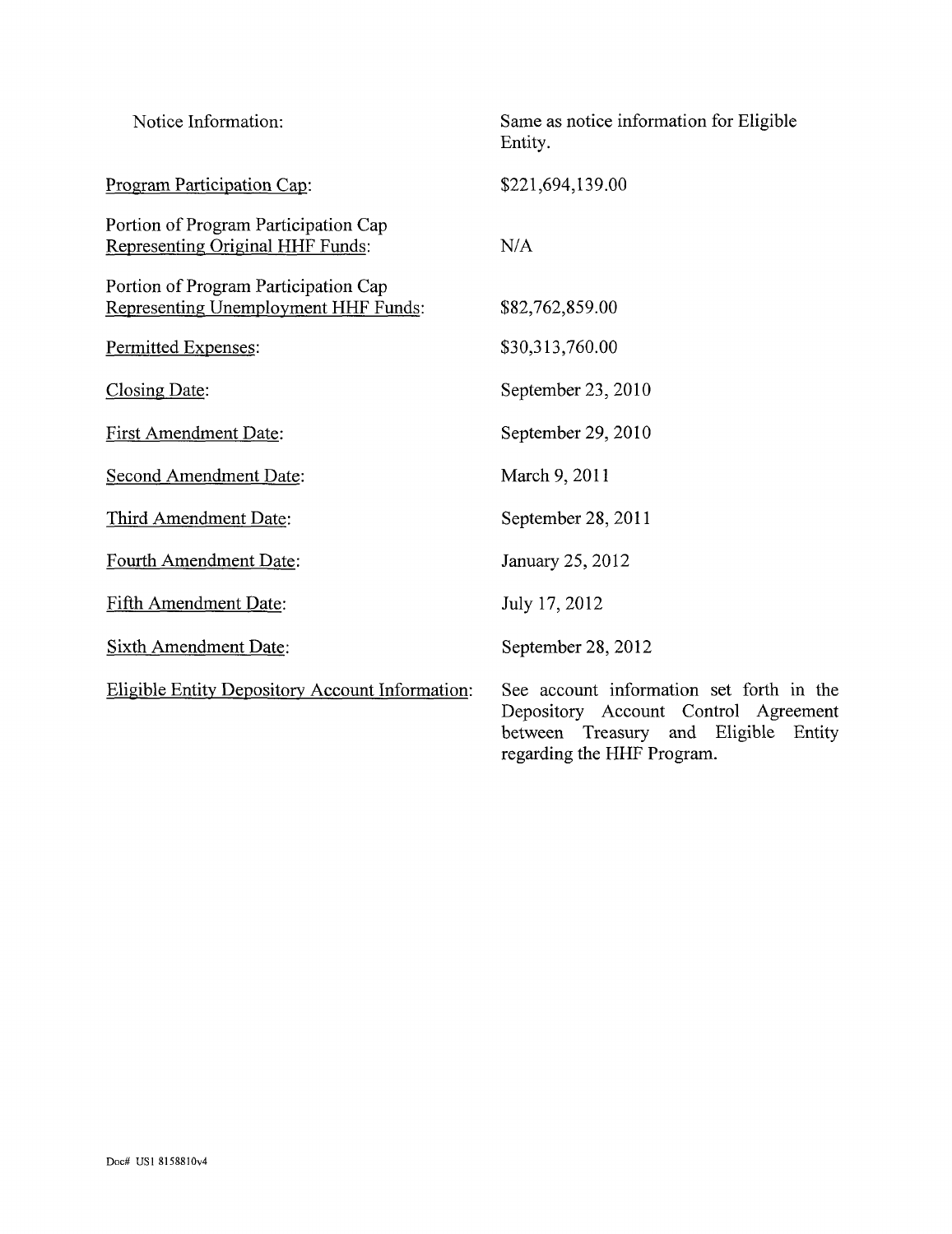#### **SCHEDULE B**

#### **SERVICE SCHEDULES**

The Service Schedules attached as Schedule B to the Current HPA are hereby deleted in their entirety and replaced with the attached Service Schedules (numbered sequentially as Service Schedule B-l, Service Schedule B-2, et. seq.), which collectively comprise Schedule B to the HPA.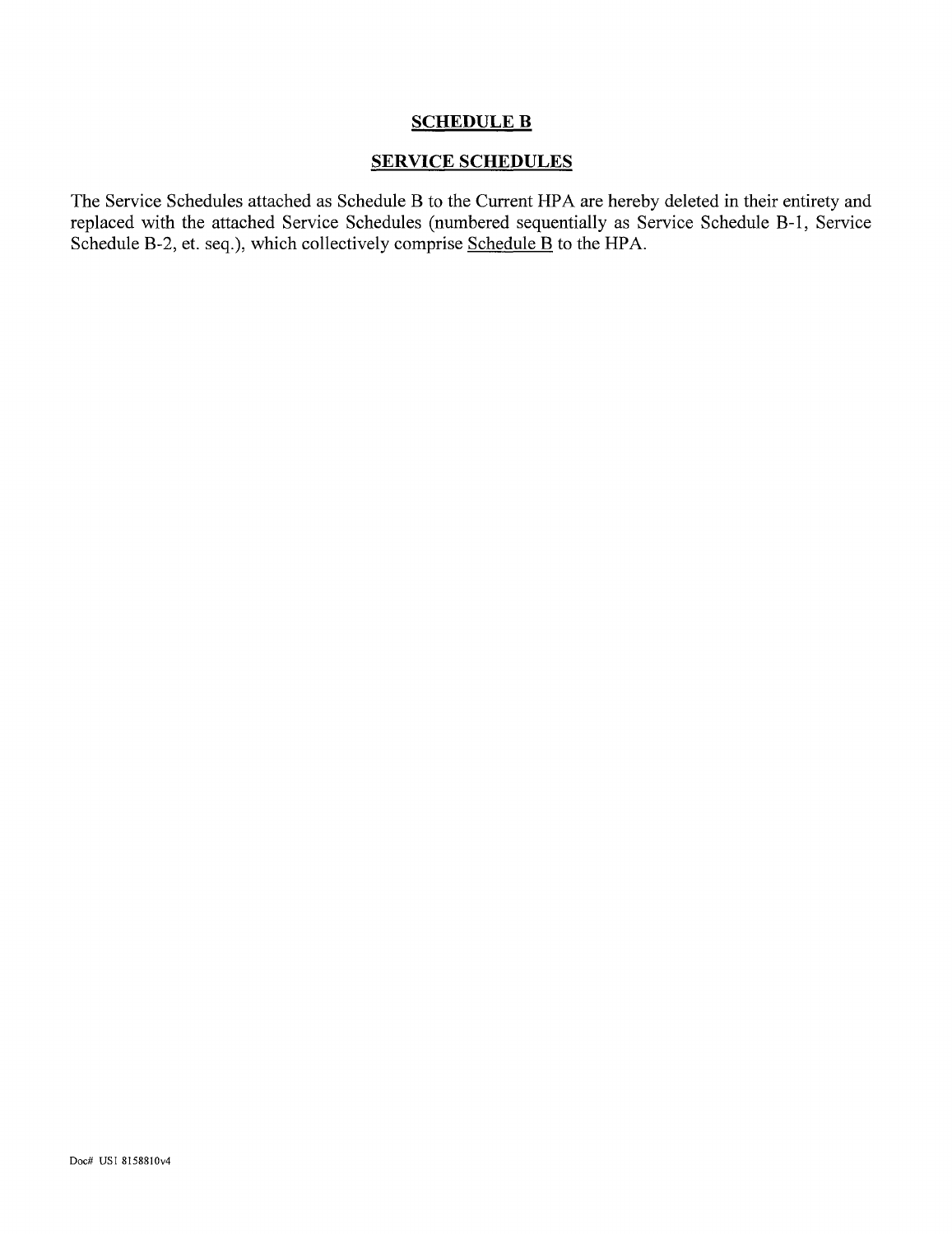#### **SERVICE SCHEDULE B-l**

#### **Indiana Hardest Hit Fund Unemployment Bridge Program**

# **Summary Guidelines**

| 1. | Program              | Under Indiana's Hardest Hit Fund Unemployment Bridge Program                                                                                                                                                                                                                                                                                                    |  |
|----|----------------------|-----------------------------------------------------------------------------------------------------------------------------------------------------------------------------------------------------------------------------------------------------------------------------------------------------------------------------------------------------------------|--|
|    | Overview             | ("UBP") the Indiana Housing and Community Development Authority                                                                                                                                                                                                                                                                                                 |  |
|    |                      | ("IHCDA") offers qualifying individuals who are or were recently                                                                                                                                                                                                                                                                                                |  |
|    |                      | unemployed, through no fault or neglect of their own, the following                                                                                                                                                                                                                                                                                             |  |
|    |                      | assistance (up to the Maximum Household Assistance, defined below) with                                                                                                                                                                                                                                                                                         |  |
|    |                      | respect to their primary mortgage payments:                                                                                                                                                                                                                                                                                                                     |  |
|    |                      |                                                                                                                                                                                                                                                                                                                                                                 |  |
|    |                      | For unemployed homeowners ("Multi-Benefit Unemployed<br>1.<br>Borrowers"):<br>a. Funding at the outset of assistance to bring a delinquent<br>mortgage current ("Reinstatement Assistance"); and<br>b. Limited monthly assistance to cover their first mortgage                                                                                                 |  |
|    |                      | payment and related expenses while seeking new employment.                                                                                                                                                                                                                                                                                                      |  |
|    |                      | 2. For homeowners who have accumulated a delinquency during a<br>recent period of unemployment and have become re-employed, but<br>cannot bring their mortgages current with their current income<br>("Re-employed Borrowers"), IHCDA will provide Reinstatement<br>Assistance.                                                                                 |  |
|    |                      | 3. For unemployed homeowners who have accumulated a<br>delinquency during a recent (and continuing) period of<br>unemployment ("Reinstatement Only Unemployed Borrowers"),<br>IHCDA will provide Reinstatement Assistance.                                                                                                                                      |  |
|    |                      | 4. For certain borrowers whose servicer elects to participate, IHCDA<br>shall provide Reinstatement Assistance in conjunction with a<br>mortgage loan modification by the servicer. Upon acceptance by<br>the servicer, borrowers whose delinquency is above the amount of<br>the Maximum Household Assistance may still qualify for such loan<br>modification. |  |
|    |                      | All assistance is subject to approval of the homeowner's HHF Action Plan,<br>which is a plan relating solely to TARP-funded modification programs that<br>will be developed by a housing counseling agency and approved by<br>IHCDA.                                                                                                                            |  |
| 5. | <b>Program Goals</b> | The goal of the UBP is to:                                                                                                                                                                                                                                                                                                                                      |  |
|    |                      | 1. Cover a portion of PITI for eligible unemployed homeowners,<br>allowing them to: (a) secure re-employment in their occupation; or                                                                                                                                                                                                                            |  |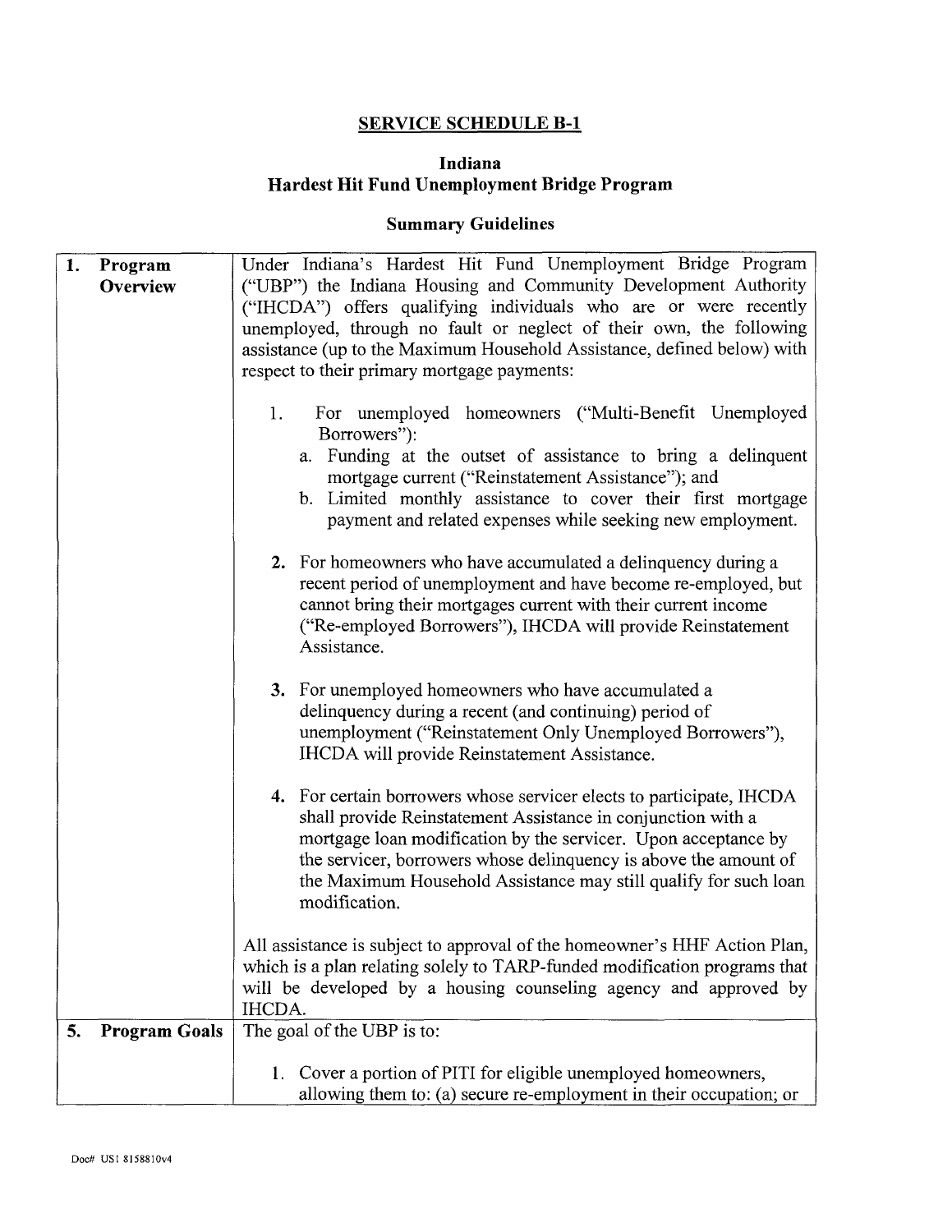| 3.<br><b>Target</b><br><b>Population /</b><br>Areas                                     | (b) access training made available through the Indiana Department<br>of Workforce Development ("DWD") that will help them secure<br>employment in a new occupation; and<br>2. For Re-employed Borrowers, to mitigate the effects of recent<br>unemployment.<br>IHCDA's target population is low- to moderate-income homeowners in<br>any county in Indiana.                                                                                                                                                                                                                                                                                                                                                                                                                                                                                                                                                                                                                                                                                                                                                                                                                                                                                                                                                                               |  |
|-----------------------------------------------------------------------------------------|-------------------------------------------------------------------------------------------------------------------------------------------------------------------------------------------------------------------------------------------------------------------------------------------------------------------------------------------------------------------------------------------------------------------------------------------------------------------------------------------------------------------------------------------------------------------------------------------------------------------------------------------------------------------------------------------------------------------------------------------------------------------------------------------------------------------------------------------------------------------------------------------------------------------------------------------------------------------------------------------------------------------------------------------------------------------------------------------------------------------------------------------------------------------------------------------------------------------------------------------------------------------------------------------------------------------------------------------|--|
| Program<br>4.<br><b>Allocation</b><br>(Excluding<br>Administrative<br><b>Expenses</b> ) | \$191,380,379.00                                                                                                                                                                                                                                                                                                                                                                                                                                                                                                                                                                                                                                                                                                                                                                                                                                                                                                                                                                                                                                                                                                                                                                                                                                                                                                                          |  |
| 5.<br><b>Borrower</b><br><b>Eligibility</b><br>Criteria                                 | With respect to all borrowers:<br>1) Owning only one home;<br>2) Submission of hardship affidavit documenting inability to pay<br>mortgage; and<br>3) Priority of service will be extended to veterans and military personnel<br>(active or reserve).<br>In addition:<br>With respect to Multi-Benefit Unemployed Borrowers only:<br>4)<br>a) Unemployed and eligible for unemployment insurance;<br>Engaged in approved training, education or structured volunteer<br>b)<br>work (as defined by IHCDA);<br>Current household income below 140% of AMI, adjusted for<br>c)<br>borrower household size<br>d) Monthly first mortgage PITI payment must be greater than 25% of<br>the borrower's gross monthly household income, excluding<br>unemployment insurance benefits ("Minimum Affordability<br>Threshold"); and<br>Receiving unemployment insurance benefits from DWD at the time<br>e)<br>of application.<br>5) With respect to Re-employed Borrowers only:<br>Qualify in all other respects for assistance;<br>a)<br>Have demonstrated that they can afford mortgage payments with<br>b)<br>their post-unemployment income;<br>c) Have an annual gross household income equal to or less than<br>\$150,000; and<br>d) Do not have the means for, or otherwise qualify for, another<br>program providing mortgage reinstatement. |  |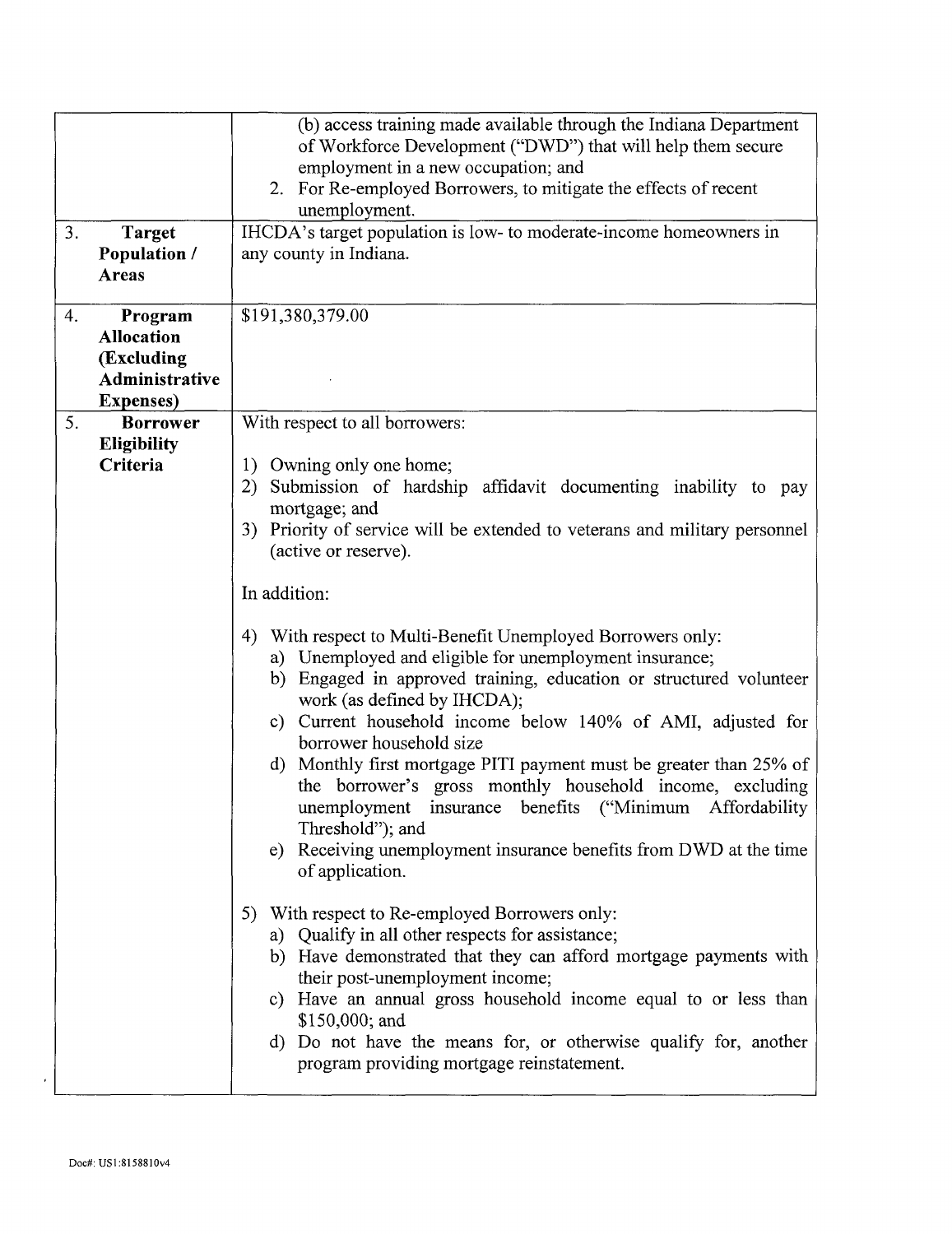|     |                     | With respect to Reinstatement Only Unemployed Borrowers only:<br>6)               |  |
|-----|---------------------|-----------------------------------------------------------------------------------|--|
|     |                     | a) Unemployed and eligible for unemployment insurance;                            |  |
|     |                     | b) Do not qualify for limited monthly assistance because their                    |  |
|     |                     | mortgage payments do not exceed the Minimum Affordability                         |  |
|     |                     | Threshold, but qualify in all other respects for assistance;                      |  |
|     |                     | Have demonstrated that they can afford mortgage payments with<br>$\mathbf{c}$ )   |  |
|     |                     | their current household income, excluding<br>unemployment                         |  |
|     |                     | insurance benefits;                                                               |  |
|     |                     | d) Have an annual gross household income equal to or less than                    |  |
|     |                     | \$150,000;                                                                        |  |
|     |                     | e) Do not have the means for, or otherwise qualify for, another                   |  |
|     |                     | program providing mortgage reinstatement; and                                     |  |
|     |                     | Receiving unemployment insurance benefits from DWD at the time<br>$\mathbf{f}$    |  |
|     |                     | of application.                                                                   |  |
| 6.  | Property /          | 1) Owner-occupied primary residence located in Indiana.                           |  |
|     | Loan                | 2) The unpaid principal balance of the borrower's first-lien mortgage             |  |
|     | <b>Eligibility</b>  | cannot exceed the conforming loan limit established by the Federal                |  |
|     | Criteria            | Housing Finance Agency, as modified from time to time.                            |  |
| 7.  | Program             | Property is vacant, abandoned or condemned.<br>1)                                 |  |
|     | <b>Exclusions</b>   | Borrower has not exhausted or been ruled ineligible for other programs<br>2)      |  |
|     |                     | (federal or direct lender).                                                       |  |
|     |                     | 3) Borrower has liquid assets sufficient to make 6 months' worth of               |  |
|     |                     | payments, excluding retirement accounts.                                          |  |
|     |                     | Borrower is ineligible for unemployment benefits (for example, due to<br>4)       |  |
|     |                     | exhaustion of benefits, nature of job loss or no W-2 reportable wages)            |  |
|     |                     | (with respect to Multi-Benefit Unemployed Borrowers or                            |  |
|     |                     | Reinstatement Only Unemployed Borrowers only).                                    |  |
| 8.  | <b>Structure of</b> | All assistance is structured as a forgivable, non-recourse, non-amortizing        |  |
|     | Assistance          | loan, secured by a junior lien on the property. The loan has a term of ten        |  |
|     |                     | $(10)$ years and is forgiven at a rate of 20% per year in years six $(6)$ through |  |
|     |                     | ten $(10)$ of the loan term. If the borrower sells the property before the        |  |
|     |                     | forgiveness period expires, all net sale proceeds up to the full principal        |  |
|     |                     | balance outstanding will be due and payable to IHCDA. All funds                   |  |
|     |                     | returned to the UBP may be recycled until December 31, 2017; thereafter,          |  |
|     |                     | they must be returned to Treasury.                                                |  |
| 9.  | Per                 | Total assistance per household ("Maximum Household Assistance") is not            |  |
|     | Household           | to exceed $$18,000$ .                                                             |  |
|     | Assistance          |                                                                                   |  |
| 10. | <b>Duration of</b>  | For currently unemployed borrowers, up to the borrowers' Maximum                  |  |
|     | Assistance          | Household Assistance, eighteen (18) months, or three (3) months after re-         |  |
|     |                     | employment, whichever comes first.                                                |  |
|     |                     |                                                                                   |  |
|     |                     | For Re-employed Borrowers, assistance ends once the borrower is made              |  |
|     |                     | current, subject to the Maximum Household Assistance cap.                         |  |
| 11. | <b>Estimated</b>    | An estimated 10,632 households will receive assistance, inclusive of              |  |
|     | Number of           | payments to clear delinquencies and assistance after re-employment.               |  |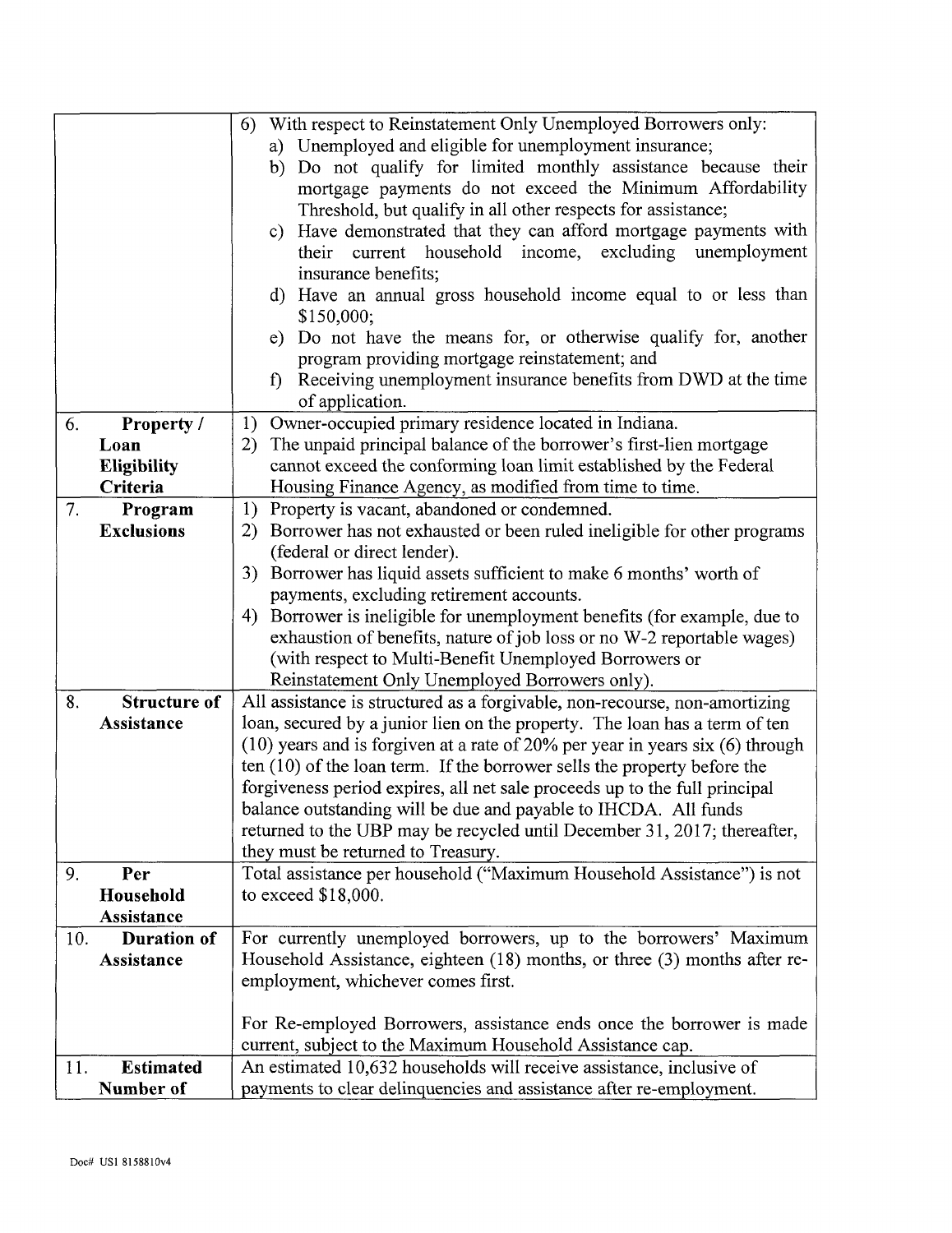|     | Participating<br>Households                                                             |                                                                                                                                                                                                                                                                                                                                                                                                                                                                                                                                                                                                                                                                                                                                                                                                                                                                                                                                                                                                                                                                                                                              |
|-----|-----------------------------------------------------------------------------------------|------------------------------------------------------------------------------------------------------------------------------------------------------------------------------------------------------------------------------------------------------------------------------------------------------------------------------------------------------------------------------------------------------------------------------------------------------------------------------------------------------------------------------------------------------------------------------------------------------------------------------------------------------------------------------------------------------------------------------------------------------------------------------------------------------------------------------------------------------------------------------------------------------------------------------------------------------------------------------------------------------------------------------------------------------------------------------------------------------------------------------|
| 12. | Program<br>Inception /<br><b>Duration</b>                                               | IHCDA launched the program on May 5, 2011. IHCDA anticipates that<br>the program will last for approximately five (5) years after the date of<br>launch.                                                                                                                                                                                                                                                                                                                                                                                                                                                                                                                                                                                                                                                                                                                                                                                                                                                                                                                                                                     |
| 13. | Program<br><b>Interaction</b><br>with Other<br>Programs (e.g.<br>other HFA<br>programs) | IHCDA manages the Homeless Prevention and Rapid Re-Housing<br>Program (HPRP) funding for the balance of state Continuum of Care.<br>IHCDA assessment tool for HPRP will incorporate screening for HHF<br>eligibility for homeowners at risk of homelessness through foreclosure.<br>HPRP administrators will be trained on eligibility requirements and<br>IHCDA also manages the Indiana Foreclosure<br>screening for HHF.<br>Prevention Network (IFPN), which is a coalition of community service and<br>housing-related organizations, government agencies, lenders, realtors, and<br>trade associations that are actively addressing Indiana's foreclosure crisis<br>through a variety of methods. IHCDA anticipates contracting with some<br>of the organizations which are providing IFPN counseling services to<br>provide eligibility screening, intake and preliminary underwriting for HHF.<br>Finally, IHCDA will work with DWD to coordinate efforts; for example,<br>the availability of HHF for qualified unemployed persons may be noted in<br>Unemployment Insurance benefit determination letters from DWD. |
| 14. | Program<br><b>Interactions</b><br>with HAMP                                             | Borrowers will be pre-screened for HAMP, HAFA and HAMP-UP and<br>programs offered by lenders. HHF funds can be utilized before or after<br>assistance from HAMP-UP.                                                                                                                                                                                                                                                                                                                                                                                                                                                                                                                                                                                                                                                                                                                                                                                                                                                                                                                                                          |
| 15. | Program<br>Leverage                                                                     | No leveraging from banks and servicers is required. IHCDA enters into<br>participation agreements with servicers interested in participating in the<br>UBP that sets forth IHCDA's expectations for servicers, including<br>acceptance of payment from IHCDA and application of payment to PITI<br>only.                                                                                                                                                                                                                                                                                                                                                                                                                                                                                                                                                                                                                                                                                                                                                                                                                     |
| 16. | <b>Qualify</b> as<br>an<br>Unemployment<br>Program                                      | $\Box$ No<br>$\boxtimes$ Yes                                                                                                                                                                                                                                                                                                                                                                                                                                                                                                                                                                                                                                                                                                                                                                                                                                                                                                                                                                                                                                                                                                 |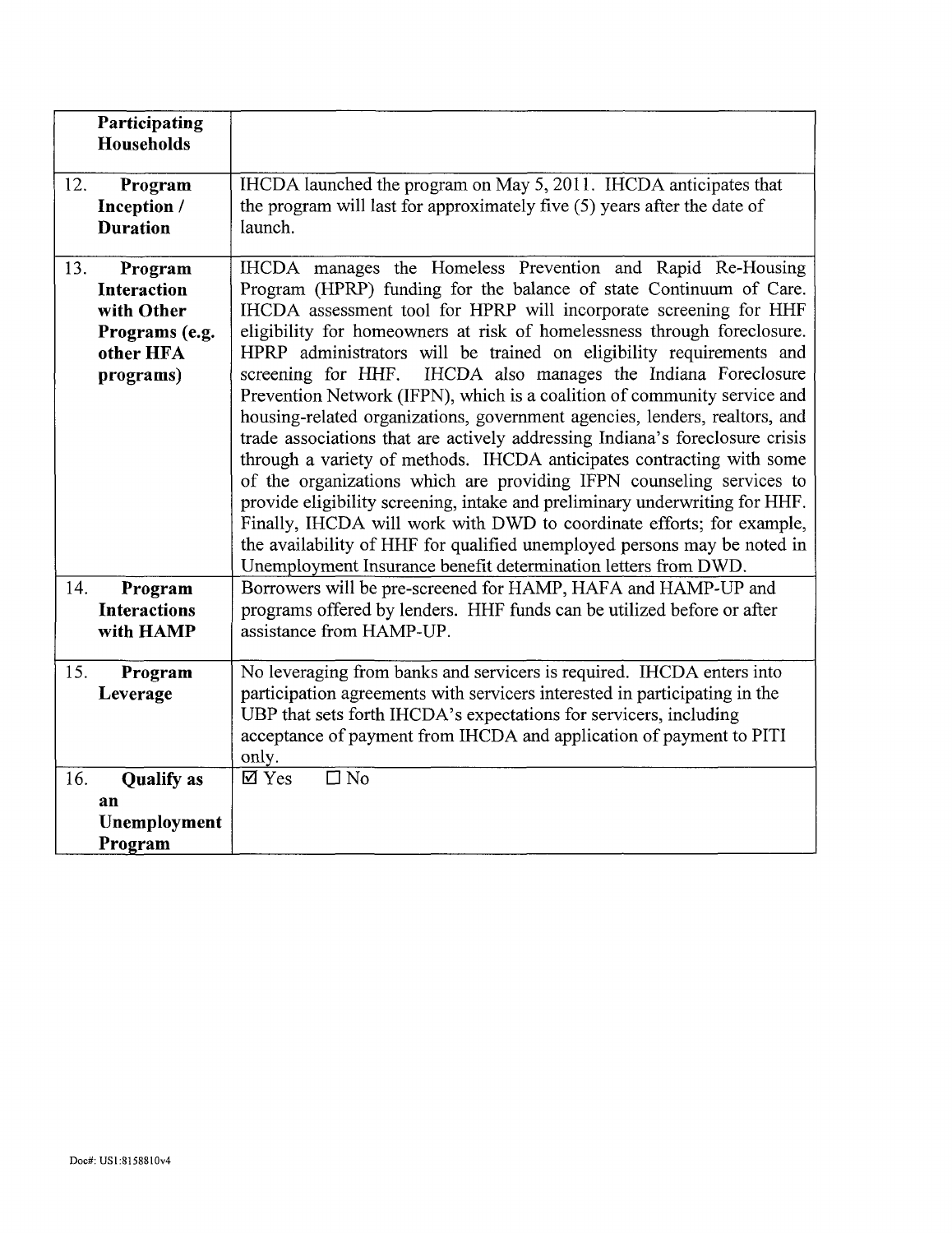# **SCHEDULE C**

## PERMITTED EXPENSES

|                                                                                                          | <b>ITTERETTEE</b>                                   |
|----------------------------------------------------------------------------------------------------------|-----------------------------------------------------|
| $\psi$ š<br>rn de<br>$\mathbb{R}^n$ , $\mathbb{C}^n$ , $\mathbb{R}^n$<br>ູ້⊸ັ                            | LE PART                                             |
| One-time / Start-Up Expenses:                                                                            |                                                     |
| Initial Personnel                                                                                        | \$0.00                                              |
|                                                                                                          | \$89,000.00                                         |
| <b>Building, Equipment, Technology</b><br><b>Professional Services</b>                                   | \$120,000.00                                        |
| Supplies / Miscellaneous                                                                                 | \$10,000.00                                         |
|                                                                                                          | \$175,000.00                                        |
| Marketing /Communications                                                                                |                                                     |
| Travel                                                                                                   | \$10,000.00                                         |
| Website development /Translation                                                                         | \$175,000.00                                        |
| Contingency                                                                                              | \$5,000.00                                          |
| <b>Subtotal</b><br>$\frac{\sqrt{\kappa}}{\kappa^2\sqrt{2}}$ is $k\frac{d}{2}$                            | \$584,000.00                                        |
| $\frac{1}{\left  \mathcal{S} \right  + \left  \mathcal{S} \right }$<br><b>Operating / Administrative</b> |                                                     |
| <b>Expenses:</b>                                                                                         |                                                     |
| Salaries                                                                                                 | \$2,750,000.00                                      |
| Professional Services (Legal,                                                                            |                                                     |
| Compliance, Audit, Monitoring)                                                                           | \$1,000,000.00                                      |
| Travel                                                                                                   | \$87,000.00                                         |
| Buildings, Leases & Equipment                                                                            | \$71,550.00                                         |
| Information Technology &<br>Communications                                                               | \$3,000,000.00                                      |
| Office Supplies/Postage and<br>Delivery/Subscriptions                                                    | \$25,000.00                                         |
| Risk Management/ Insurance                                                                               | \$25,410.00                                         |
| Training                                                                                                 | \$150,000.00                                        |
| Marketing/PR                                                                                             | \$2,000,000.00                                      |
| Miscellaneous                                                                                            | \$1,500,000.00                                      |
| <b>Subtotal</b>                                                                                          | \$10,608,960.00                                     |
| T PS ARALL                                                                                               | اس کاپا از پایاند<br>- از سوالیانا استفادهای<br>실 구 |
| <b>Transaction Related Expenses:</b>                                                                     |                                                     |
| <b>Recording Fees</b>                                                                                    | \$420,000.00                                        |
| <b>Wire Transfer Fees</b>                                                                                | \$134,400.00                                        |
| <b>Counseling Expenses</b>                                                                               |                                                     |
| File Intake                                                                                              | \$3,000,000.00                                      |
| <b>Decision Costs</b>                                                                                    | \$9,000,000.00                                      |
| Successful File                                                                                          | \$4,200,000.00                                      |